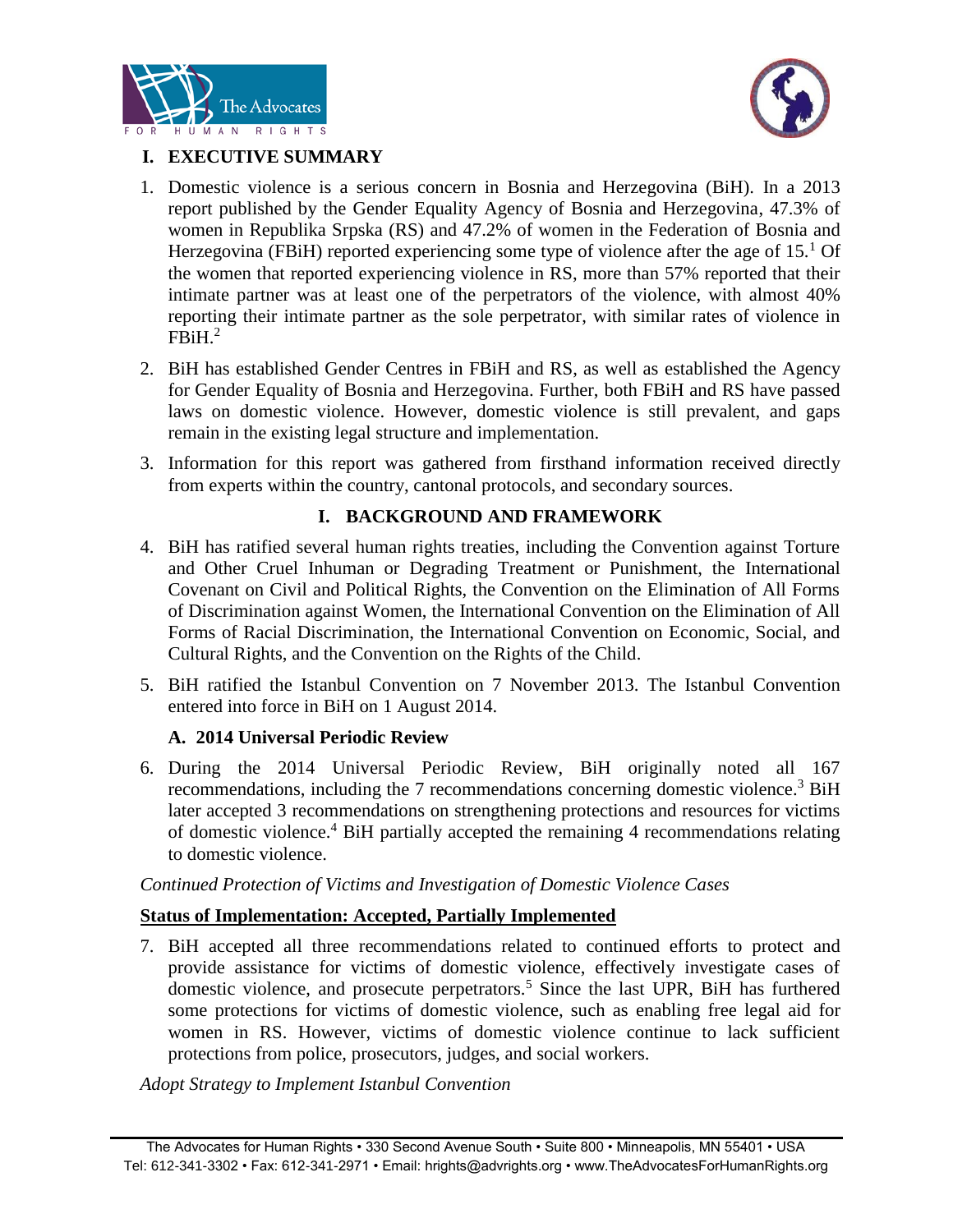### **Status of Implementation: Partially Accepted, Partially Implemented**

8. BiH partially accepted Hungary's recommendation to increase efforts to adopt a strategy to implement the Istanbul Convention, acknowledging that while BiH was developing a framework strategy to implement the Istanbul Convention the RS government held the position that "it is necessary to adopt guidelines for the implementation of the Convention and each institution should define concrete measures." <sup>6</sup> Though BiH has adopted the *Framework Strategy for the Implementation of the Convention on Preventing and Combating Violence Against Women and Domestic Violence in Bosnia and Herzegovina for the Period 2015–2018*, RS has withheld support for the framework.

*Steps to Monitor Implementation of Efforts to Address Domestic Violence*

### **Status of Implementation: Partially Accepted, Partially Implemented**

9. BiH partially accepted two recommendations related to the monitoring of measure aim to combat domestic violence and protect victims, acknowledging that the existing monitoring structures needed to be strengthened and discussing activities to develop a framework strategy for monitoring.<sup>7</sup> In the *Framework Strategy*, BiH outlined steps to create and implement legislative monitoring, however domestic violence legislation monitoring is still lacking.

*Penalize Acts of Violence Against Women*

### **Status of Implementation: Partially Accepted, Partially Implemented**

10. BiH partially accepted Sierra Leone's recommendation to revise and harmonize legislation on sexual and domestic violence and penalizing all acts of violence against women, stating that BiH was "making efforts to harmonize" while RS "considers that the legal protection is afforded" through RS law, providing zero tolerance for violence against women.<sup>8</sup> While BiH has begun to harmonize legislation and both FBiH and RS have continued to revise entity laws, the law does not yet penalize all acts of violence against women.

#### **B. Domestic Legal Framework**

- 11. BiH has implemented legislation regarding domestic violence at the national and entity level. The *Law of Gender Equality in Bosnia and Herzegovina* prohibits gender-based violence,<sup>9</sup> specifically including gender-based violence occurring within the family or household.<sup>10</sup> Any person who violates the *Law of Gender Equality* faces a fine or imprisonment ranging from six months to five years. $^{11}$
- 12. FBiH addresses domestic violence in both its criminal code and civil law. The civil *Law on Protection from Family Violence* defines any act committed by a family member that inflicts "physical, psychological or sexual pain or suffering and/or economic damage to another family member" as an act of domestic violence.<sup>12</sup> The law defines family members as marital and extramarital partners and their children, relatives, and guardianship of minors.<sup>13</sup> As well, the civil law outlines values, freedoms and obligations according to which family members are out to act towards each other.<sup>14</sup>
- 13. The civil law provides measures of protection, which include the removal of the perpetrator from the living space with a possible temporary deprivation of liberty, restraining order, prohibition of harassment, and mandatory psychological treatment and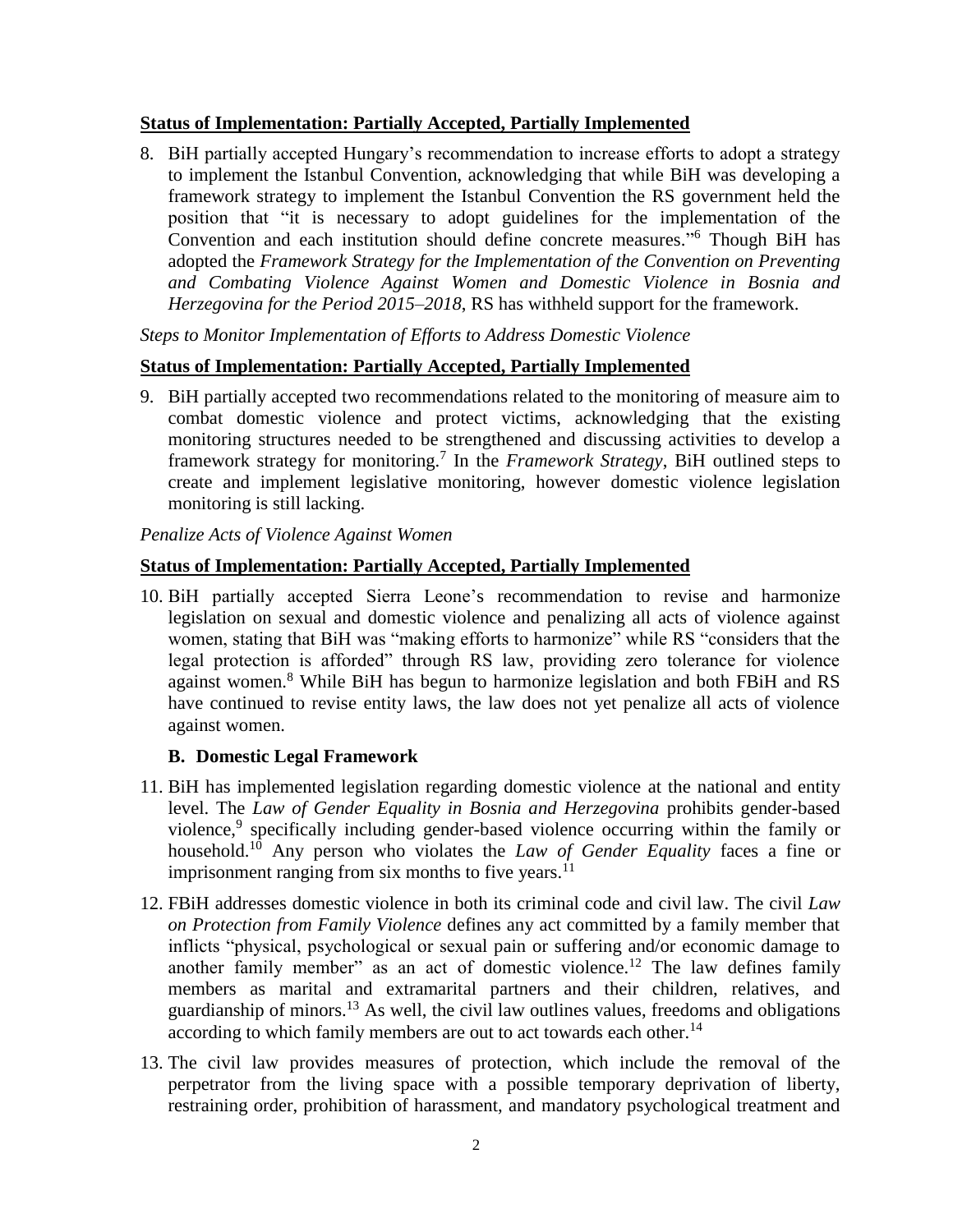the treatment of addiction of the perpetrator.<sup>15</sup> The court is obligated to issue a decision on emergency protective measures within 12 hours of the receipt of the request.<sup>16</sup> In the case that perpetrator violates the protective measures, the law mandates a monetary fine.<sup>17</sup> In cases where officials fail to obey by the procedures and requirements of the law a monetary fine will be imposed.<sup>18</sup>

- 14. The law mandates that the victim has "unimpeded" access to a court with no legal fees, basic living needs, and a temporary place in a safe house if required.<sup>19</sup>
- 15. FBiH's *Criminal Code* defines domestic violence as "violence, insolent or arrogant behaviour [that] violates peace, physical integrity or mental health of a member of the family."<sup>20</sup> This includes ex-spouses and in-laws to the second degree.<sup>21</sup> Violent behavior towards a family member is punishable with a fine of imprisonment of up to a year, and if the injuries are grave or result in a death of the victim, the fine increases to up to 10 years of imprisonment.<sup>22</sup> FBiH's Criminal Code does not address rape in marriage or intimate partnership.
- 16. In RS, the *Law on Protection from Domestic Violence* defines domestic violence as "any act of violence of a member of family or family unit, which endangers tranquility, mental, physical, sexual or economic integrity of another member of family or family unit."<sup>23</sup> Domestic violence is treated as a misdemeanor unless the victim has suffered physical injuries or death. In addition to family, the law is applicable in the cases of people inhabiting the same household regardless of their relationship and persons who have a child but who have never lived in a same household.<sup>24</sup>
- 17. Police or the victim can petition for emergency protective measures, which are required to be issued by the court within 24 hours of receiving the petition.<sup>25</sup> Emergency measures can include the removal of the perpetrator from the household, issuance of a restraining order, prohibition from harassment, mandatory psychological treatment and rehabilitation, and must be implemented within 30 days.<sup>26</sup> In the case that emergency protective measures are violated, the perpetrator will face additional punishment in accordance with the provisions of the law.<sup>27</sup> The Center for Social Work may place a victim in a safe house temporarily if necessary,  $28$  and a victim is entitled to social and medical care.<sup>29</sup>
- 18. The *Criminal Code of Republika Srpska* criminalizes domestic violence, penalizing physical or mental violence against a family member with a fine or up to three years imprisonment.<sup>30</sup> If a perpetrator attacks or threatens to attack a family member with a weapon or dangerous instrument, they may face imprisonment lasting between six months or five years. The potential prison terms increase in the instance of injury or death. Ex-spouses, ex-spouses' children and ex-spouses' parents are included into the definition of a family.<sup>31</sup> The Criminal Code does not address rape in marriage or intimate partnership.

#### **II. IMPLEMENTATION OF INTERNATIONAL HUMAN RIGHTS OBLIGATIONS**

#### **A. Institutions and Policies**

#### **Harmonization of Legislation with Istanbul Convention**

19. BiH has adopted the *Framework Strategy for the Implementation of the Convention on Preventing and Combating Violence Against Women and Domestic Violence in Bosnia*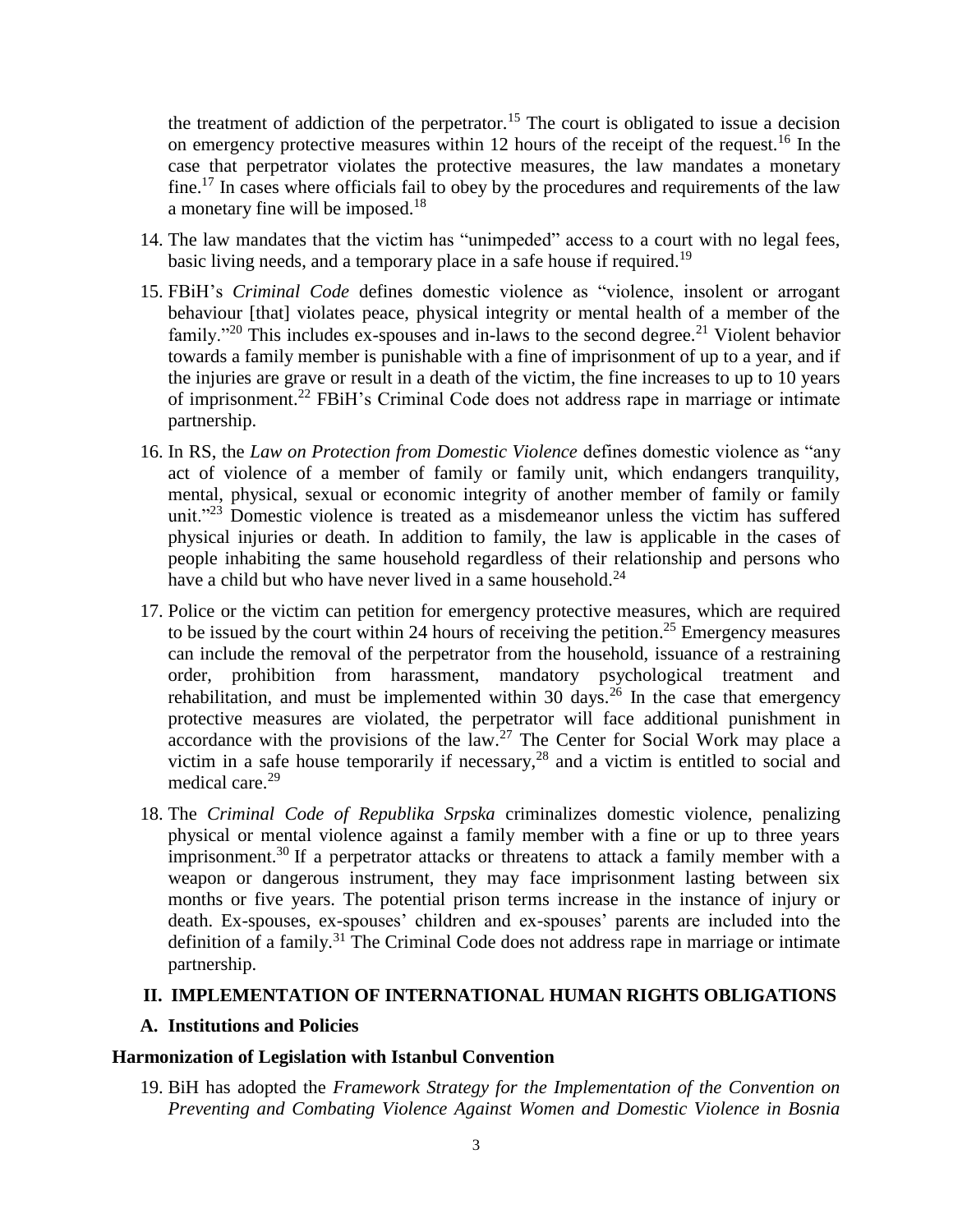*and Herzegovina for the Period 2015–2018*. <sup>32</sup> The *Framework Strategy* identifies three key principles for implementation of the Istanbul Convention: "Due diligence and obligation of the State; [s]ubstantive gender equality and elimination of discrimination of women on any ground; [and] [i]ntegrated and gender sensitive prevention, protection and sanction policies."<sup>33</sup> Additionally, the *Framework Strategy* outlines a number of steps to create and implement policies to monitor domestic violence legislation.<sup>34</sup> As of 2016, however, the government of RS has withheld support for the *Framework Strategy*. <sup>35</sup> In 2018, a European Parliament Commission Staff working document noted that a "harmonised system for monitoring and data collection on cases of violence against women is still lacking."<sup>36</sup>

- 20. The *Criminal Procedure Code of the RS* does not utilize the term "victim."<sup>37</sup> Rather, the law refers to the "aggrieved party," who lacks a right to court and instead is represented by prosecutors who often to do not fulfil their obligation in cases of domestic violence.<sup>38</sup>
- 21. Additionally, the *Criminal Procedure Code of the RS* has failed to properly define the risk assessments in terms of domestic violence.<sup>39</sup>
- 22. Further areas that lack harmonization are monitoring and collecting information about violence against women and girls, including domestic violence.<sup>40</sup>

#### **B. Gender-based violence**

#### **Victim Resources Have Improved But Are Insufficient**

#### **1) Multi-Sectoral Teams**

- 23. Laws in both FBiH and RS require multi-sectoral cooperation, engaging stakeholder such as law enforcement, prosecutors, judges, Centers for Social Work, healthcare providers, and educators.<sup>41</sup> In RS, domestic violence stakeholders must cooperate and share information in the manner prescribed by law.<sup>42</sup> The FBiH law establishes Cantonal Coordination Bodies and tasks local shareholders with signing protocols.<sup>43</sup>
- 24. Multidisciplinary approaches to domestic violence are lacking.<sup>44</sup> There are eight cantonal protocols that involve different forms of protection and assistance to the victims. 72% of municipalities have joined the cantonal protocols while the rest have their own local municipal protocols.<sup>45</sup> This leads to challenges in harmonizing consistent responses to domestic violence by different local teams.<sup>46</sup>
- 25. A review of protocols reveals inconsistencies across different levels of FBiH. In some locations, there are discrepancies between protocols on the cantonal and municipal levels. For example, the protocol for the municipality of Jajce does not provide for mandatory meetings of the coordination body, $47$  while on the cantonal level such meetings are required.<sup>48</sup>
- 26. Meetings and communication among the teams at times are irregular, leading to challenges in collaboration. <sup>49</sup> As a result, responses to domestic violence cases may be subject to delays.<sup>50</sup>
- 27. In RS, multi-sectoral cooperation has had greater success. Ženski centar Trebinje has developed an example multi-sectoral cooperation program which has been implemented throughout the Eastern Herzegovina region. This program sets out best practice standards for multi-sectoral cooperation recognized on both the regional and international level.<sup>51</sup>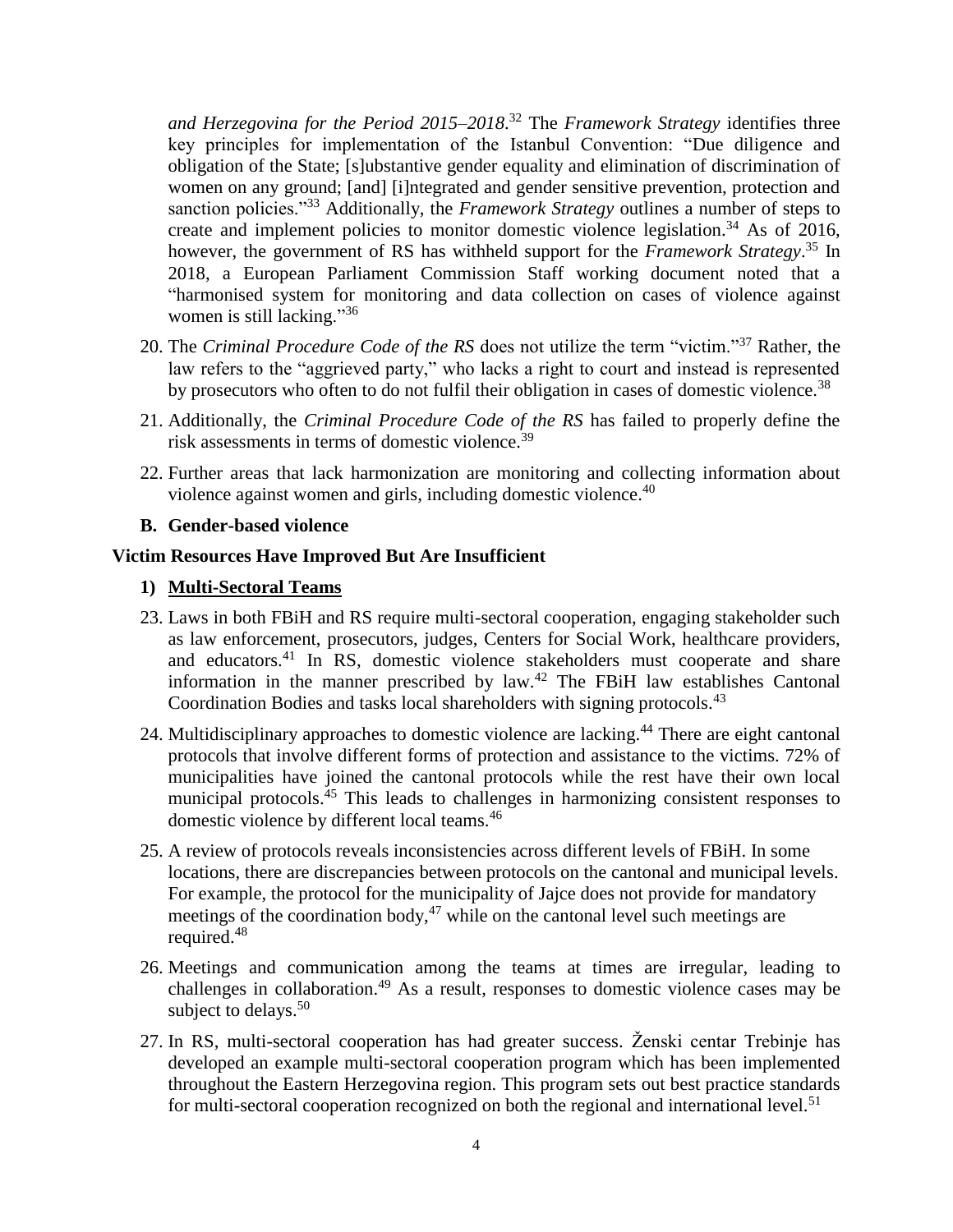28. Additionally, in RS, almost all municipalities are covered by multi-sectoral protocols which govern cooperation between NGOs and local institutions.<sup>52</sup>

## **2) Safe Houses**

- 29. Victims face problems when trying to obtain short-term housing, as the number of beds in safe houses is insufficient. There are nine safe houses for women in BiH, three in RS and six in FBiH.<sup>53</sup> These nine safe houses have approximately 178 beds, although best practice standards require BiH have at least 352 beds.<sup>54</sup> The shortage of beds constrains the survivors' duration of stay in the safe houses.<sup>55</sup>
- 30. Psychological and economic support services are insufficient to meet the needs of victims. Not all shelters provide individual counseling or support groups. There is a greater need for economic empowerment opportunities as well, including financial education and planning services.<sup>56</sup>
- 31. Shelters face a chronic lack of funds. By law, the funding for safe houses in FBiH is split between the budgets of the canton (30%) and the budget of the FBiH entity (70%).<sup>57</sup> The government does not always follow these financing regulations, and NGOs and private donations must fund the safe houses instead.<sup>58</sup>
- 32. Some good practices regarding safe houses have emerged in RS. As early as 2008, RS required that that the government financed 70% of safe houses and the remaining 30% was financed by the municipality of a victim.<sup>59</sup> Under the agreement, municipalities are tasked with providing funds for co-financing of safe houses, even though there are some which do not obey this regulation. $60$  Nonetheless, the RS government and most municipalities abide by this agreement.<sup>61</sup>

## **Victims are Denied Necessary Support and Protection**

## **1) Police**

33. The number of reported cases is disproportionate to the number of cases that make their way to court, in part due to the response of police.<sup>62</sup> Police often treat domestic violence as a marriage conflict or disruption of public order, and at times seek to mediate and persuade the victim to not take action against her perpetrator.<sup>63</sup> As these cases are considered misdemeanors, perpetrators are sanctioned by monetary fines, <sup>64</sup> violating international standards and best practices to criminalize physical violence against another person.<sup>65</sup> Officers often do not take steps to determine if perpetrators possess weapons and, when they do discover firearms, fail to confiscate them. <sup>66</sup> Victims have reported delays in the police response. In one case, it took police six months to obtain a statement from a perpetrator.<sup>67</sup>

Victims report feeling unsupported by the police who engage in victim blaming, discouraging them from reaching out in the future.<sup>68</sup>

34. Police often fail to file requests for emergency protective measures. Instead, perpetrators are more often held in jail for 24 hours, after which they return home. Issuance of protective measures does not often comply with the legally required timeframe. When sanctions are handed down, enforcement is weak or nonexistent. One victim shared that her perpetrator violated protective measures but never faced consequences.<sup>69</sup> Another victim reported that her abuser was ordered to pay a fine, but never did.<sup>70</sup>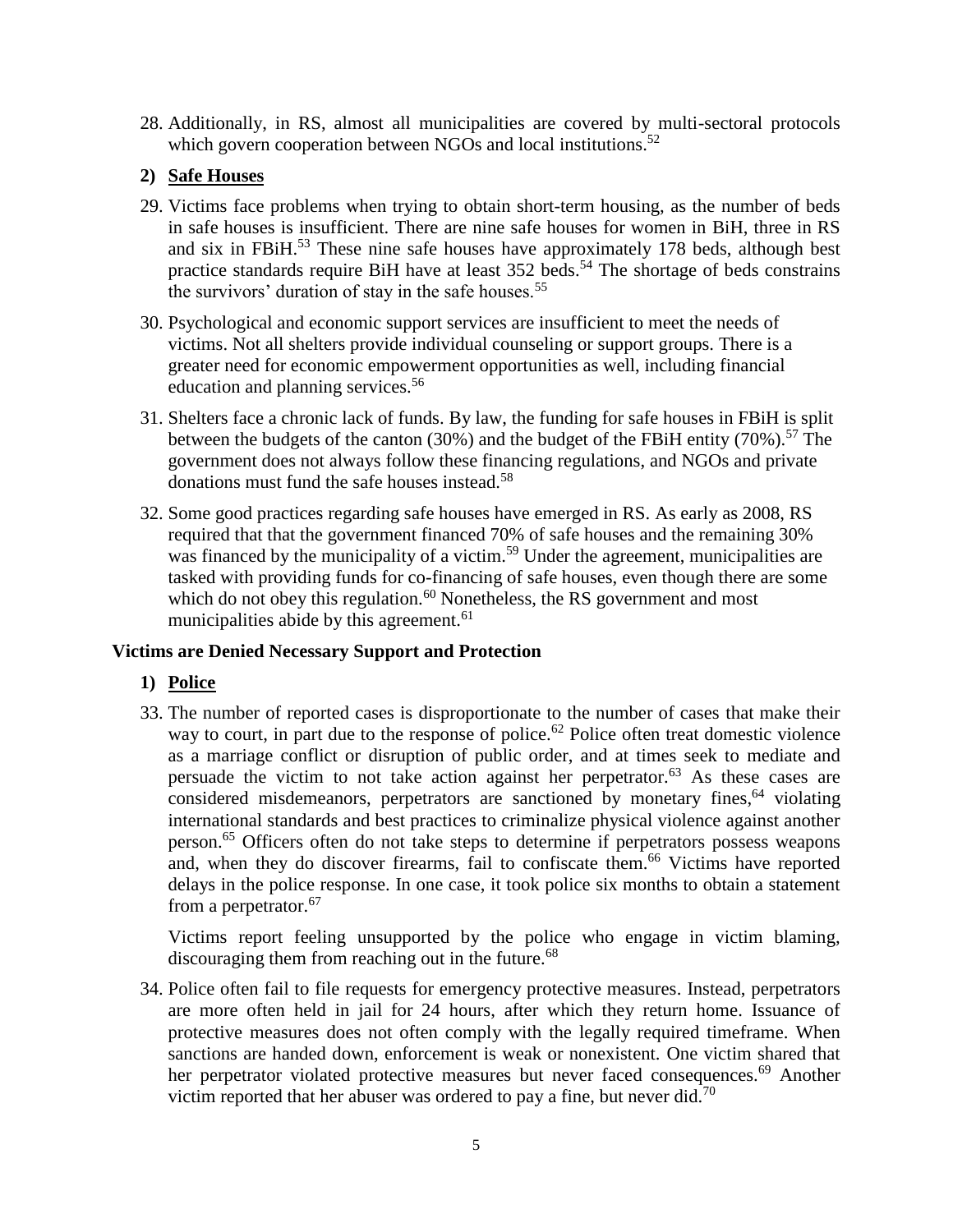35. Despite these continued difficulties, advocates report that progress has been made regarding police behavior concerning victims and response to domestic violence.<sup>71</sup>

### **2) Judges and Prosecutors**

- 36. In RS and FBiH, victims of domestic violence are often not offered required protection.<sup>72</sup> Court monitors discovered only one instance where a victim testifying as a witness was provided professional assistance and support in RS, and no instances where victims were considered vulnerable witnesses.<sup>73</sup> Reports highlight cases in which women have been severely beaten by their partners and continuously threatened during legal proceedings, but were repeatedly denied protective measures or assistance.<sup>74</sup>
- 37. Victim recantation or refusal to cooperate in criminal prosecutions is not uncommon and even more exacerbated in a context lacking adequate protections. Within FBiH, however, reports indicate that prosecutors often rely heavily on victim testimony and subsequently fail to undertake other investigatory measures to locate other evidence, such as seeking expert testimony, collecting photographic evidence, and finding other witnesses.<sup>75</sup>
- 38. Similarly, in RS, prosecutors often fail to proceed with a criminal prosecution after a victim withdraws, regardless of the legal basis to continue with the prosecution.<sup>76</sup>
- 39. Concerns about legal costs deter victims from starting a criminal process.<sup>77</sup> However, there has been progress in ensuring free legal aid to victims. The RS government has enabled free legal aid to women who are victims of domestic violence.<sup>78</sup> Additionally, with the support of the national partners, the UNDP established a network of free legal aid providers, comprised of 12 governmental providers and 6 civil society organizations.<sup>79</sup>

## **3) Social Workers**

- 40. In RS, Centers for Social Work (CSW) are tasked with initiating extra-judicial procedures in domestic violence cases.<sup>80</sup> However, although CSWs in RS reported 18 cases from 2014 to 2016, they had not begun any extra-judicial procedure. $81$
- 41. CSWs in RS are also tasked with the denial of parental rights in cases where a parent has sexually abused his child.<sup>82</sup> Under *The Family Law of RS*, however, there is a possibility to retain parental rights if violent actions stop.<sup>83</sup>
- 42. Reports show that many women hold negative opinions toward the CSWs due to their responses or lack thereof. <sup>84</sup> One victim indicated that she gave up after reaching out to social workers numerous times. 85
- 43. There are instances where social workers' practices re-traumatize or blame the victim. A mother of two girls, who were sexually assaulted by their father, was forced to recount their story in front of the perpetrator.<sup>86</sup> The social workers did not believe her story, sided with the perpetrator, and mocked and humiliated the mother.<sup>87</sup> They compromised the family's safety by insisting that the parents reunite and that the father be allowed to sleep in the same bed as one of the daughters every night.<sup>88</sup> The social workers met the children in front of their school and tried to convince them to go to their father.<sup>89</sup>
- 44. CSWs do not always inform the victims of the possibility to stay in the safe houses; they often fail to issue decisions allowing victims of domestic violence to stay in safe houses or only allow victims to stay for a few days.<sup>90</sup>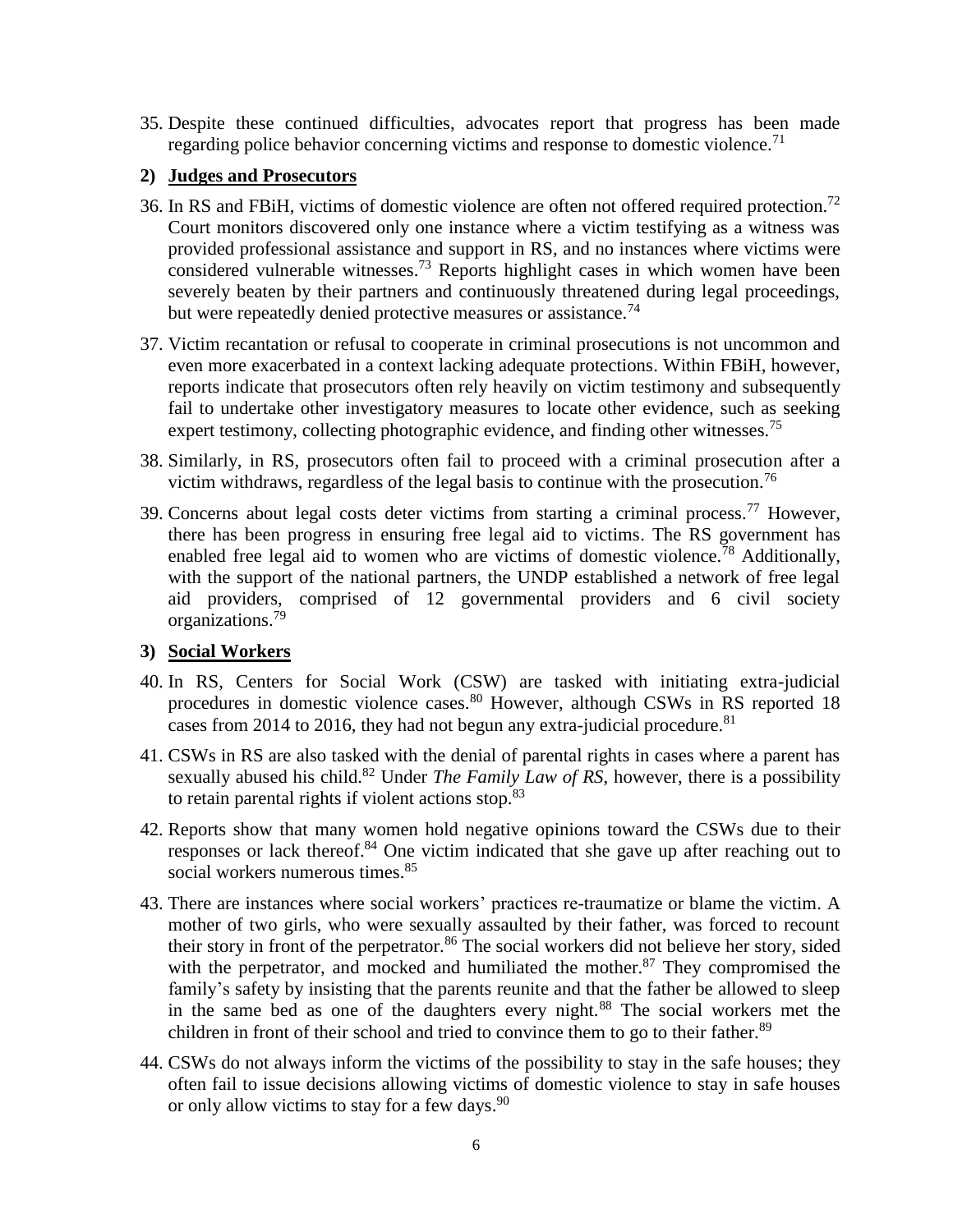### **4) Other Public Officials and Institutions**

- 45. Not all public officials working on domestic violence cases are educated about the issues of domestic violence, including doctors who lack knowledge about legal procedures.<sup>91</sup> Public officials are unaware of educational programs on working with perpetrators of domestic violence that are available.<sup>92</sup> The majority of the training programs are provided by NGOs, and there is a lack of initiative on the part of the government.<sup>93</sup> Training programs are provided unevenly across the cantons where 48.8% of the shelters saw an increase in the training and education of the staff, 23.3% no change in training, and 20.9% decrease in training.  $94$
- 46. The institutions are understaffed which leads to an increased burden on the individual public officials.<sup>95</sup> The working conditions are poor due to the lack of funds, and staff are often exposed to threats, including death threats by the perpetrators of domestic violence, and psychological trauma. 96

### **Administration of Justice & Fair Trial and Right to an Effective Remedy, Impunity**

### **Victims are Denied Access to Justice**

- 47. In both FBiH and RS, reports indicate that perpetrators are granted greater opportunities to tell their stories than victims, leading to incomplete accounts of the offense.<sup>97</sup> In one case, the court never called the victim to testify and relied entirely on the perpetrator's testimony.<sup>98</sup> The perpetrator emphasized how guilty he felt and was ultimately sentenced to probation, a sentence that the victim viewed as insufficient.<sup>99</sup>
- 48. The judicial system does not provide adequate support to victims in securing damage compensation. In order to obtain this compensation, a victim needs to file a separate request. In one study, only 22% of the victims had been directed to file a damage compensation request.<sup>100</sup>
- 49. Court monitors in RS found that, in targeted courts, the most common criminal sanctions were suspended prison sentences, 1- to 3-year probationary periods, and fines between 300 and 800 BAM.<sup>101</sup> Monitors also found that courts were using suspended sentences to act as warnings in cases with qualified forms of violence, such as the use of a weapon or violence against or in the presence of a minor.<sup>102</sup> The most common penalties issued in minor offence procedures were protective measures prohibiting stalking and harassment for 6 months and fines between 300 and  $1000$  BAM.<sup>103</sup>
- 50. In FBiH, court monitoring of domestic violence cases revealed that judges regularly impose warnings rather than safety measures that would protect the victim or incarceration that would hold the offender accountable. Judges imposed a suspended sentence in more than 80% of cases, imposed fines or obligatory psychiatric treatment in less than 5% of cases, and sentenced convicted individuals to prison in 11% of cases.<sup>104</sup>

## **1) Delays in prosecutions harm victims of domestic violence**

51. For the majority of the cases, prosecution takes approximately one year, which compromises the safety of the victim, discourages their belief in the judicial organs, and fails to send a message to society condemning domestic violence.<sup>105</sup> Crimes that are perceived as severe—such as murder and rape—generally end faster than domestic violence cases, indicating that domestic violence is viewed as a less serious offense.<sup>106</sup>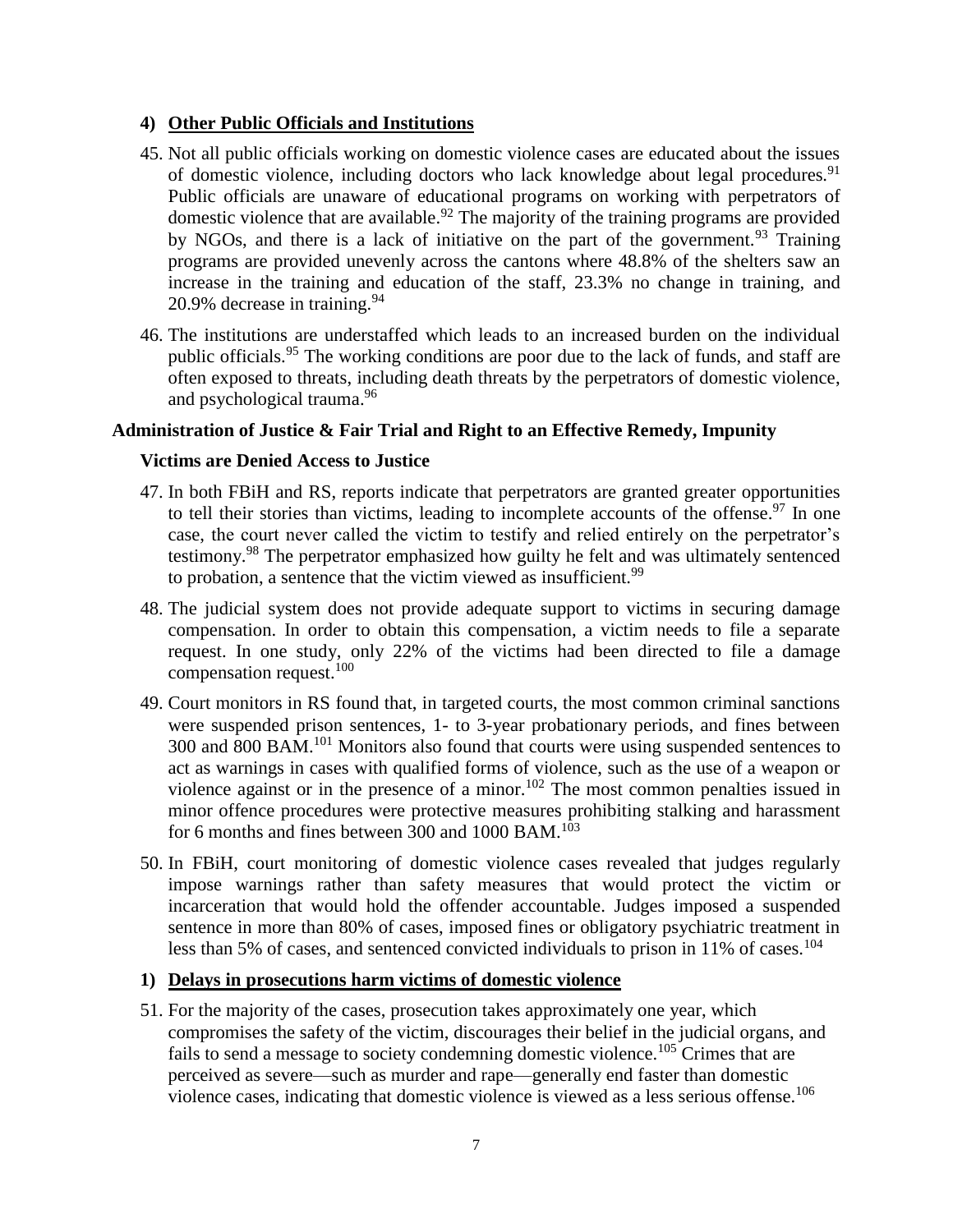- 52. Due to delays in prosecutions and other protective measures, victims are placed at risk of continued and escalating violence. Victims often continue to live with their abusers, and advocates fear that the women will ultimately avoid seeking court assistance.<sup>107</sup> Advocates revealed in a recent report that "[w]omen are also often exposed to pressures to deny testimony against perpetrators, which can have decisive impact on the statements of women as witnesses during investigations and judicial processes."<sup>108</sup>
- 53. While prosecutors have adopted practices to truncate criminal procedures throughout RS in order to create "short and economic proceedings," the practice has been tied to suspended sentences, the use of fines, and fewer opportunities for victims to obtain compensation.<sup>109</sup>

#### **2) Prosecutors and judges fail to recognize elements of claims and aggravating factors**

- 54. Judges neglect aggravating circumstances during the trials, which leads to shorter sentences.<sup>110</sup> The fact that perpetrators had previously been convicted of offences of a similar nature is an example of an aggravating circumstance; however, judges dismiss this issue by emphasizing that the accused committed a different crime.<sup>111</sup> The research reports other aggravating cases that judges neglect, such as crimes committed in the presence of a child, crimes accompanied by extreme levels of violence,  $12$  crimes committed repeatedly, $113$  and crimes against a person made vulnerable by particular circumstances (in this case being a foreign citizen).<sup>114</sup>
- 55. Court monitors in RS identified a number of cases where prosecutors failed to adequately assess and identify elements of criminal domestic violence offenses which—had they been properly identified—would have introduced the possibility increased penalties.<sup>115</sup> Additionally, monitors only identified one instance in which the prosecution requested a security measure to protect the safety of the victim or her family.<sup>116</sup> While the changes in the laws addressing domestic violence are a critical component of protecting women in RS, the failure of prosecutors and judges to identify elements of domestic violence offenses limits the implementation of those laws.
- 56. In FBiH, court monitors found that judges were more likely to consider mitigating factors (68% of cases) than aggravating factors  $(31\% \text{ of cases})$ ,  $^{117}$  and that judges did not consider aggravating factors in some cases where those factors were present.<sup>118</sup> These mitigating factors included that the perpetrator exhibited "very proper conduct in the court, expressed sincere remorse…and [made a] strong promise that such behavior will not be repeated."<sup>119</sup> The subsequent report stated that judges failed to explain why they considered circumstances to be relevant when deciding on mitigating or aggravating factors.<sup>120</sup>

#### **III.RECOMMENDATIONS**

- 57. This stakeholder report suggests the following recommendations for the Government of Bosnia and Herzegovina:
	- Create legislative frameworks for risk assessments with mechanisms for implementation.
	- Properly define "victim" in accordance with the Istanbul Convention.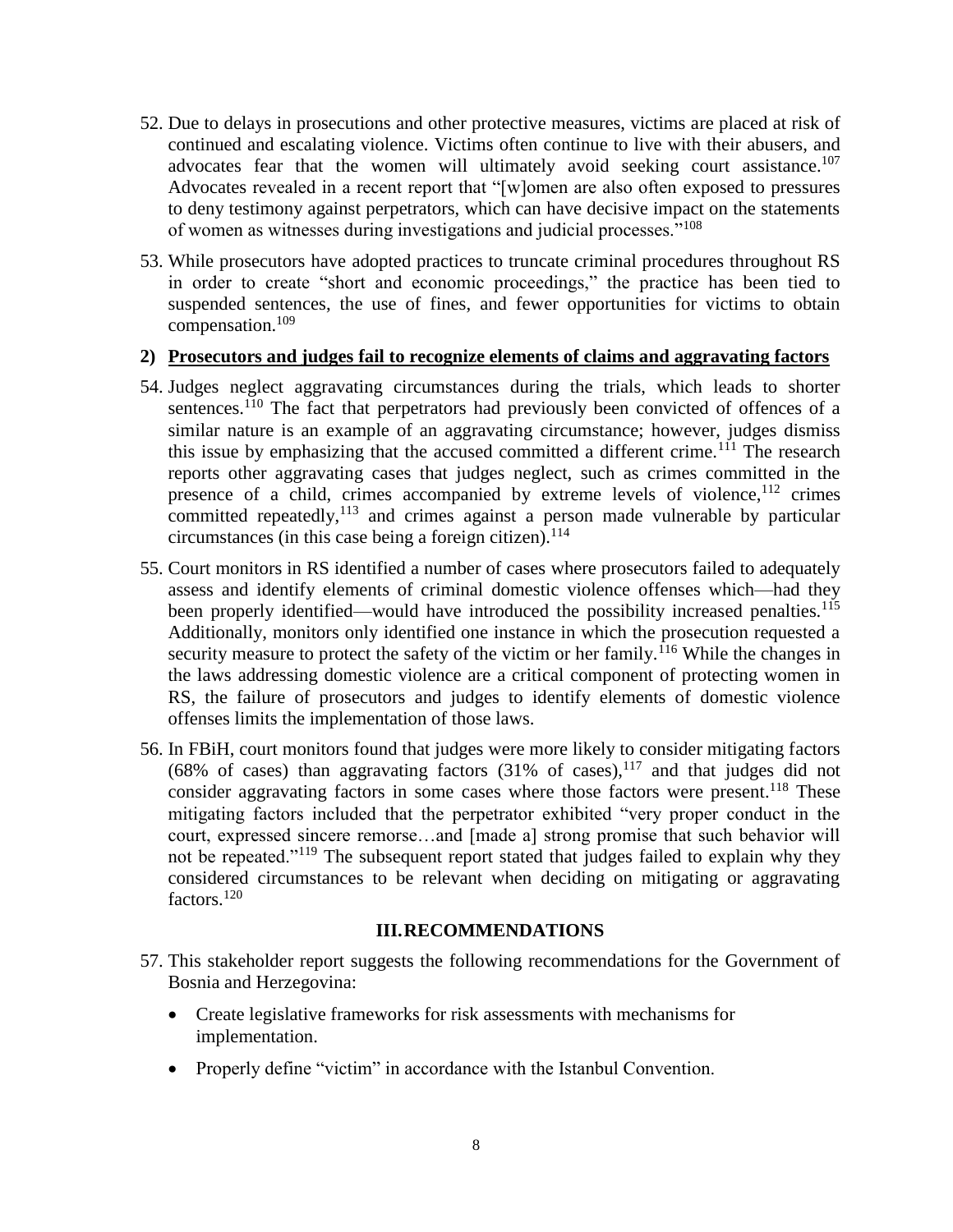- Dedicate efforts and funding for the safe houses to increase the number of spaces available.
- Expand and financially support services provided to victims in safe houses, including counseling services, support groups, and economic empowerment opportunities.
- Remove conditions that impede victims' swift and effective access to safe houses, including CSW referral requirements.
- Increase the number of safe house to ensure coverage across BiH.
- Support the creation and training of new multi-sectoral teams based on best practice standards.
- Bolster the capacity of existing multi-sectoral teams, incorporating best practice standards such as monitoring and evaluation and system change.
- Require regular meetings among institutions in order to harmonize action protocols, increase collaboration, and create continual communication.
- Draft and implement memorandums of understanding in all municipalities which outline obligations, processes, and objectives in order to increase efficiency of multisectoral teams.
- Standardize multi-sectoral teams based on best practice standards.
- Increase the number and the scope of programs that train police officers, judges, and social workers working with victims and perpetrators of domestic violence.
- Exclude sanction measures for perpetrators from the *Law on Protection against Violence of RS*—leaving protective measures—to maintain the integrity of the criminal offense of domestic violence.
- Create legislative frameworks for safe victim testimony with mechanisms for implementation.
- Strengthen the enforcement of protective measures as well as penalties for violating protective measures.
- Ensure access to free legal aid.
- Ensure judges receive training on aggravating circumstances to ensure that the judges issue appropriate sentences that are commensurate with the gravity of the crime. Simplify the procedure for victims to receive damages by incorporating the process into the criminal process, instructing courts to explain the procedure to victims, and ensuring victims have legal aid to promote their access to compensation.
- Take steps, including trainings and continued monitoring, to promote timely judicial processing of domestic violence cases with a view to enhancing victim safety.
- FBiH should introduce the Program of economic support to women victims of domestic violence for their employment and self-employment as it is a case in RS.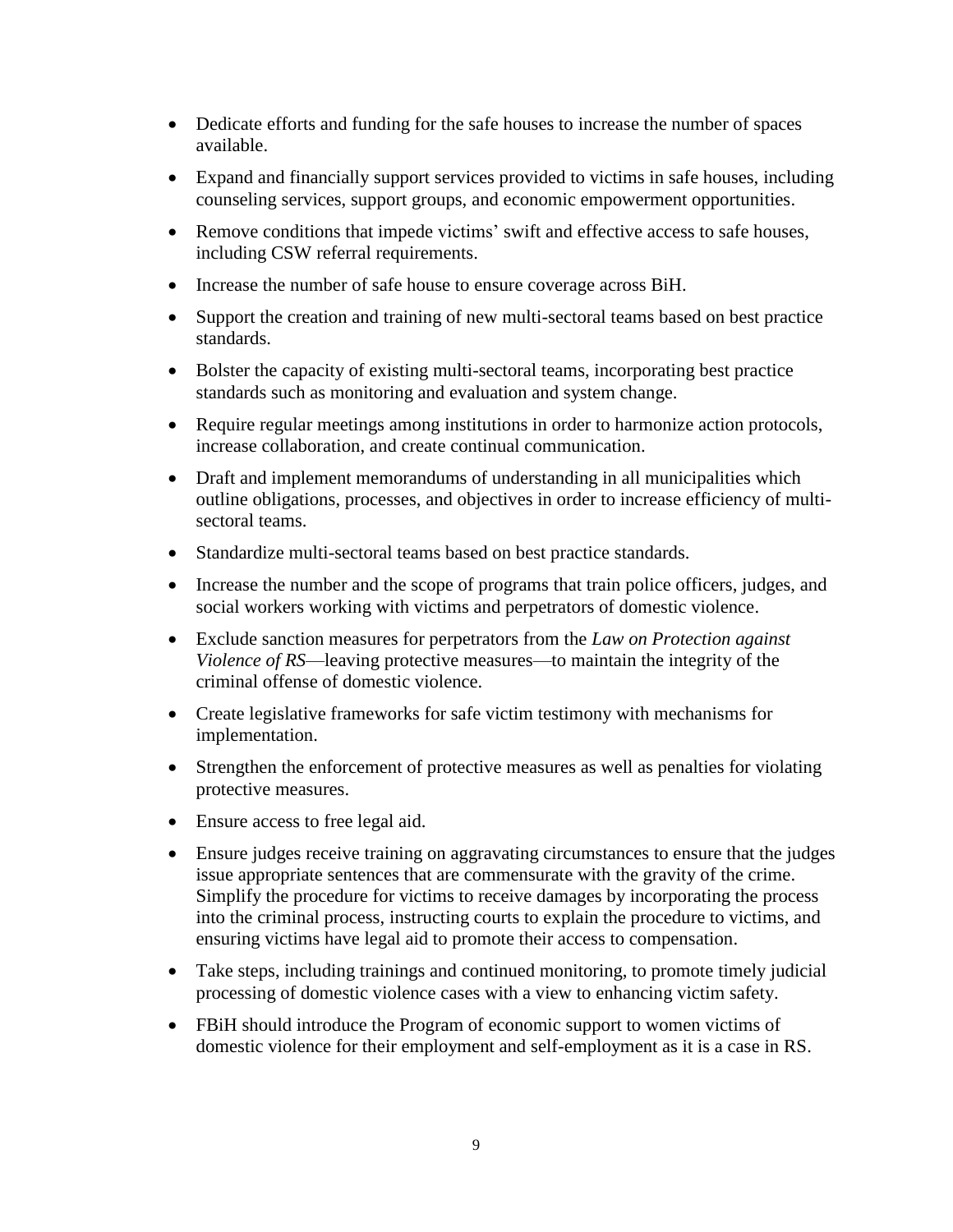<sup>1</sup> Gender Equality Agency of Bosnia and Herzegovina, *Prevalence and Characteristics of Violence Against Women in Bosnia and Herzegovina*, by Marija Babović, Olivera Pavlović, Katarina Ginić, and Nina Karađinović (Mostar: FRAM-ZIRAL d.o.o., 2013), 47.

<sup>2</sup> Gender Equality Agency of Bosnia and Herzegovina, *Prevalence and Characteristics of Violence Against Women in Bosnia and Herzegovina*, by Marija Babović, Olivera Pavlović, Katarina Ginić, and Nina Karađinović (Mostar: FRAM-ZIRAL d.o.o., 2013), 50.

<sup>3</sup> Human Rights Council, *Report of the Human Rights Council on its Twenty-Eighth Session*, (July 8, 2015), U.N. Doc. A/HRC/28/2, ¶ 931.

<sup>4</sup> Human Rights Council, *Note verbale dated 3 June 2015 from the Permanent Mission of Bosnia and Herzegovina to the United Nations Office and other international organizations in Geneva addressed to the Office of the United Nations High Commissioner for Human Rights*, (June 18, 2015), U.N. Doc. A/HRC/29/G/4, 8.

<sup>5</sup> Human Rights Council, *Note verbale dated 3 June 2015 from the Permanent Mission of Bosnia and Herzegovina to the United Nations Office and other international organizations in Geneva addressed to the Office of the United Nations High Commissioner for Human Rights*, (June 18, 2015), U.N. Doc. A/HRC/29/G/4, 8.

<sup>6</sup> Human Rights Council, *Note verbale dated 3 June 2015 from the Permanent Mission of Bosnia and Herzegovina to the United Nations Office and other international organizations in Geneva addressed to the Office of the United Nations High Commissioner for Human Rights*, (June 18, 2015), U.N. Doc. A/HRC/29/G/4, 8.

<sup>7</sup> Human Rights Council, *Note verbale dated 3 June 2015 from the Permanent Mission of Bosnia and Herzegovina to the United Nations Office and other international organizations in Geneva addressed to the Office of the United Nations High Commissioner for Human Rights*, (June 18, 2015), U.N. Doc. A/HRC/29/G/4, 8.

<sup>8</sup> Human Rights Council, *Note verbale dated 3 June 2015 from the Permanent Mission of Bosnia and Herzegovina to the United Nations Office and other international organizations in Geneva addressed to the Office of the United Nations High Commissioner for Human Rights*, (June 18, 2015), U.N. Doc. A/HRC/29/G/4, 8.

 $9$  B&H Law on Gender Equality – revised version (Official Gazette of B&H Vol. 32/10) Art. 6(1)–(2) (Gender-based violence is defined as "every action that causes or may cause physical, mental, sexual or economic damage or suffering, as well as threat to such action which prevents this person or group of persons to enjoy their human rights and freedoms in public and private sphere of life.").

<sup>10</sup> B&H Law on Gender Equality – revised version (Official Gazette of B&H Vol. 32/10) Art. 6(3)

<sup>11</sup> B&H Law on Gender Equality – revised version (Official Gazette of B&H Vol. 32/10) Art. 29

<sup>12</sup> Law On Protection From Family Violence, Article 7

<sup>13</sup> Law On Protection From Family Violence, Article 6 (including former partners and stepfather and stepmother, and blood relatives and full line relatives).

<sup>14</sup> Law On Protection From Family Violence, Article 6

<sup>15</sup> Law On Protection From Family Violence, Article 9

<sup>16</sup> Law On Protection From Family Violence, Article 18

<sup>17</sup> Law On Protection From Family Violence, Article 45

<sup>18</sup> Law On Protection From Family Violence, Article 44

<sup>19</sup> Law On Protection From Family Violence, Article 5, 31, 32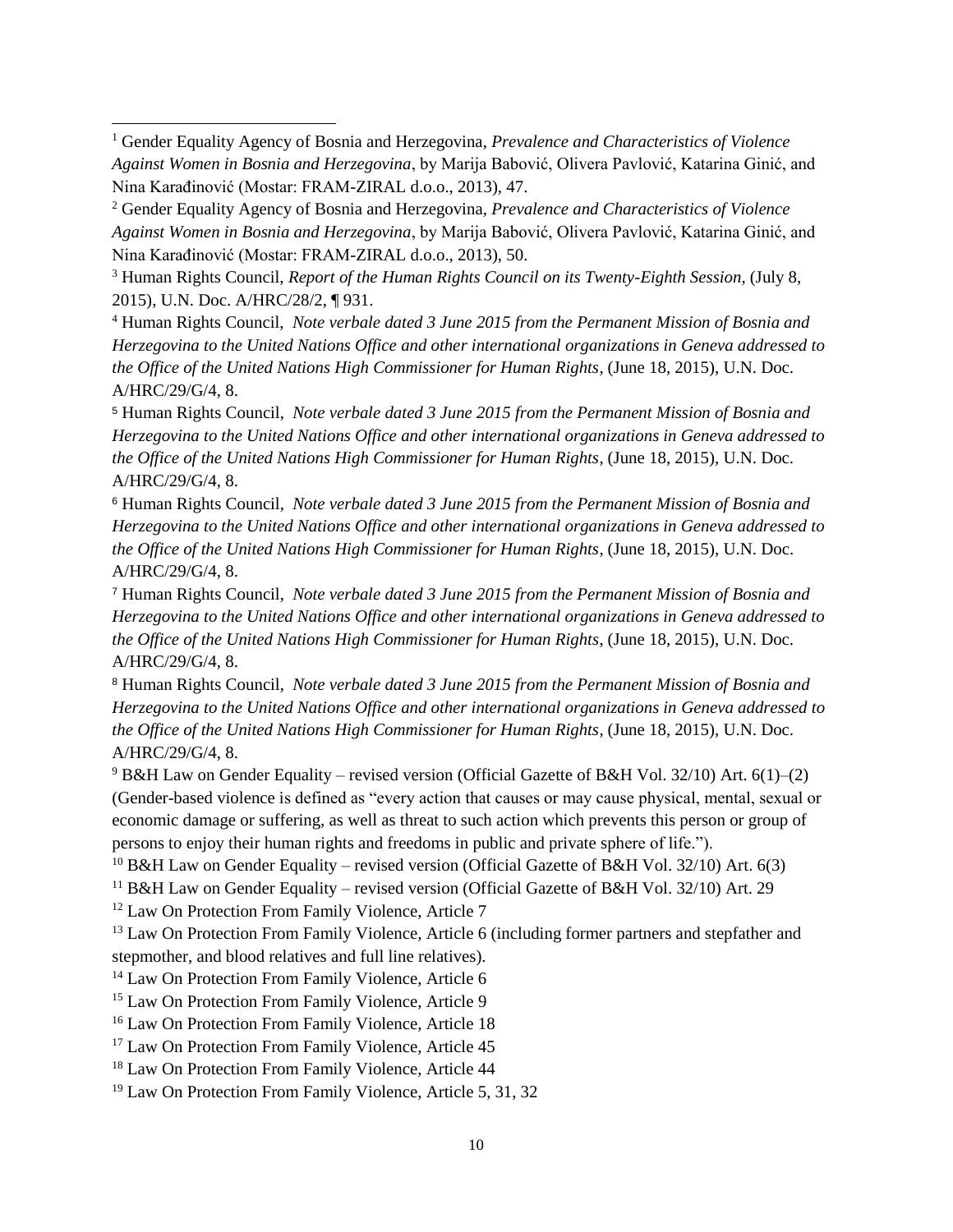<sup>20</sup> Criminal Code of Federation of Bosnia and Herzegovina, Article 222

<sup>21</sup> Criminal Code of Federation of Bosnia and Herzegovina, Article 2

<sup>22</sup> Criminal Code of Federation of Bosnia and Herzegovina, Article 222

<sup>23</sup> Law on Protection from Domestic Violence, Article 6

<sup>24</sup> Law on Protection from Domestic Violence, Article 7

<sup>25</sup> Law on Protection from Domestic Violence, Article 13

<sup>26</sup> Law on Protection from Domestic Violence, Article 13

<sup>27</sup> Law on Protection from Domestic Violence, Article 43

<sup>28</sup> Law on Protection from Domestic Violence, Article 15

<sup>29</sup> Law on Protection from Domestic Violence, Article 8

 $30$  Republika Srpska Criminal Code, Article  $6(1)$ – $(2)$ 

<sup>31</sup> Republika Srpska Criminal Code, Article 208

<sup>32</sup> Framework Strategy for the Implementation of the Convention on Preventing and Combating Violence Against Women and Domestic Violence in Bosnia and Herzegovina for the Period 2015–2018.

<sup>33</sup> Framework Strategy for the Implementation of the Convention on Preventing and Combating Violence Against Women and Domestic Violence in Bosnia and Herzegovina for the Period 2015–2018, 7. <sup>34</sup> *Ibid.* 51–52.

<sup>35</sup> Sarajevo Open Centre, *The Orange Report 2016: Annual Report on the State of Women's Rights in Bosnia and Herzegovina*, by Saša Gavrić, Inela Hadžić, Emina Bošnjak, Maida Zagorac , Adrijana Hanušić, and Meliha Lekić (Sarajevo, 2016), 12.

<sup>36</sup> European Parliament, *Bosnia and Herzegovina 2018 Report Accompanying the document Communication from the Commission to the European Parliament, the Council, the European Economic and Social Committee and the Committee of the Regions 2018 Communication on EU Enlargement Policy* (2018), 19.

<sup>37</sup> Personal Communication on file with the authors

<sup>38</sup> Personal Communication on file with the authors.

<sup>39</sup> Personal Communication on file with the authors.

<sup>40</sup> European Women's Lobby, *Mapping of Policies and Legislation on Violence against Women and the Istanbul Convention in Bosnia and Herzegovina*, by Kyle Delebyck (2018), 5.

<sup>41</sup> RS Domestic Violence Law, Art. 9(1); FBiH Domestic Violence Law, Art. 37.

<sup>42</sup> RS Domestic Violence Law, Arts. 11.2, 21.

<sup>43</sup> FBiH Domestic Violence Law, Arts. 37, 39.

<sup>44</sup> Ferhat Ćejvanović, Alma Kovačević, Zoran Grgić, Aleksandar Maksimović, Vesna Miletić, "The Effect of Rural Development Policy on Domestic Violence", *Economics of Agriculture*, 2015, 546.

<sup>45</sup> Agencija za Ravnopravnost Spolova BiH, *Framework Strategy for the Implementation of the* 

*Convention on Preventing and Combating Violence Against Women and Domestic Violence in Bosnia and Herzegovina for the Period 2015 - 2018*.

<sup>46</sup> Organization for Security and Co-operation in Europe, "Breaking Free: What Makes Victims of Domestic Violence Survivors," accessed Feb. 27, 2019, https://www.osce.org/bih/226116.

<sup>47</sup> *Protokol intervencija u slučajevima nasilja u porodici za općinu Jajce,* Jajce. January, 2012.

<sup>48</sup> *Protokol o međusobnoj saradnji u radu na prevenciji i zaštiti žrtava nasilja u porodici za* 

*Srednjobosanski kanton,* The Government of Middle Bosnia Canton. Travnik, October, 2016.

<sup>49</sup> Association Women BiH, *Početna analiza stanja o programu psihosocijalnog tretmana za počinitelje nasilja u F BiH,* by Anita Begić (Mostar: Association Women BiH, July 2017), 20, 21.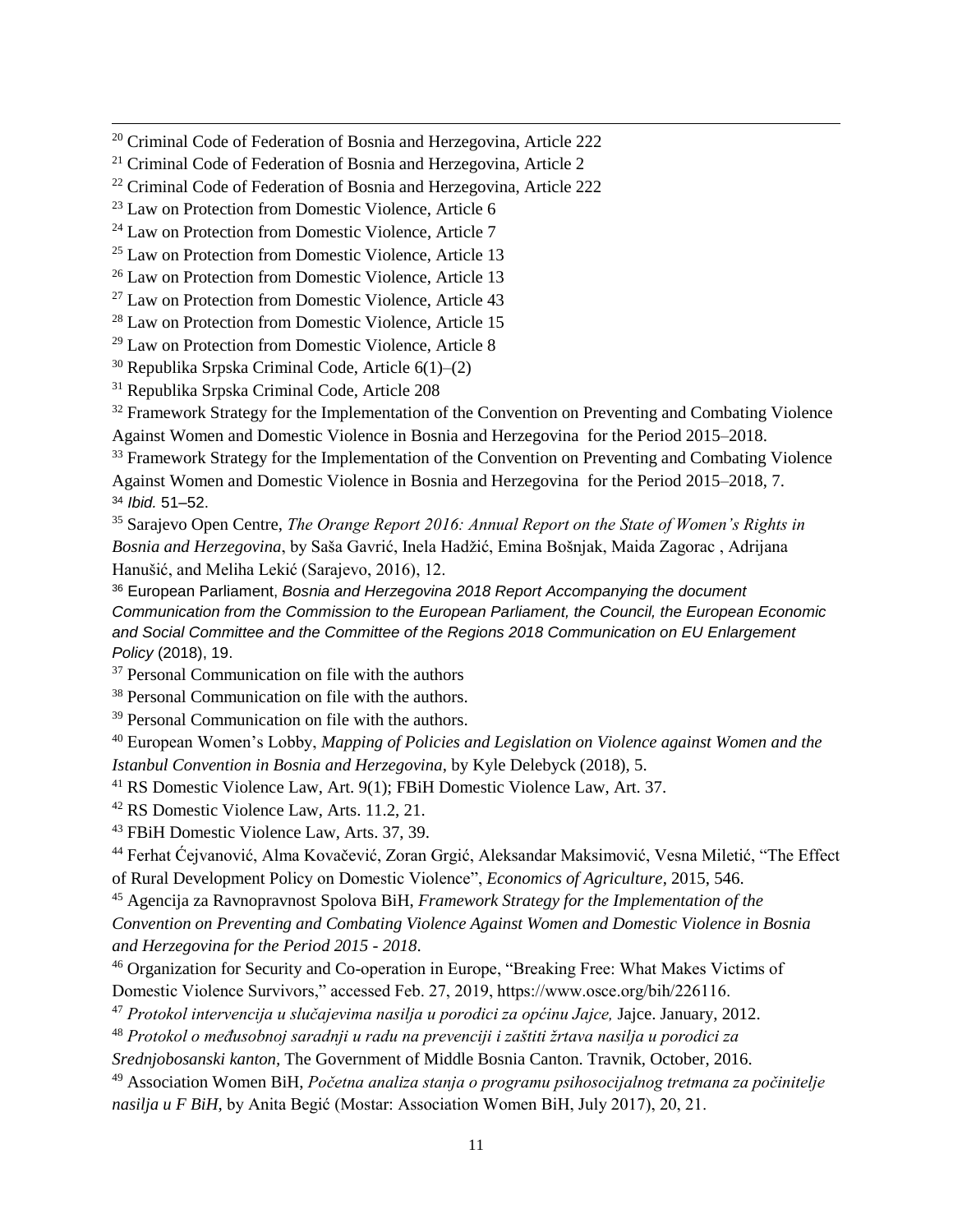<sup>50</sup> Association Women BiH, *Početna analiza stanja o programu psihosocijalnog tretmana za počinitelje nasilja u F BiH,* by Anita Begić (Mostar: Association Women BiH, July 2017), 20, 21.

<sup>51</sup> Personal Communication on file with the authors.

<sup>52</sup> Personal Communication on file with the authors.

<sup>53</sup> *Sigurne kuće*, Ministarstvo za Ljudska Prava i Izbjeglice, Jan. 20, 2014, http://arsbih.gov.ba/209/

<sup>54</sup> Women Against Violence Europe, *WAVE Country Report 2017: The Situation of Women's Specialist Support Services in Europe*, (March 2018) ("WAVE Report"), 17.

<sup>55</sup> Lisa R. Muftić, Irma Deljkić, Ashley K. Fansher, "A Nationwide Evaluation of Services Provided to Domestic Violence Survivors at Shelters in Bosnia-Herzegovina", *Journal of Interpersonal Violence*, 2019, 682.

<sup>56</sup> Lisa R. Muftić, Irma Deljkić, Ashley K. Fansher, "A Nationwide Evaluation of Services Provided to Domestic Violence Survivors at Shelters in Bosnia-Herzegovina", *Journal of Interpersonal Violence*, 2019, 682.

<sup>57</sup> Zakon o zaštiti od nasilja u porodici, Službene novine Federacije BiH, number 20/13, art. 35, March 2013.

<sup>58</sup> Kristina Ljevak, *Sigurne Kuće u BiH: i dalje bez podrške vlade BiH*, Diskriminacija.ba, Apr. 12, 2016, http://www.diskriminacija.ba/teme/sigurne-ku%C4%87e-u-bih-i-dalje-bez-podr%C5%A1ke-vlade-fbih.

<sup>59</sup> Personal Communication on file with the authors.

<sup>60</sup> Personal Communication on file with the authors.

<sup>61</sup> Personal Communication on file with the authors.

<sup>62</sup> Gender Equality Agency of Bosnia and Herzegovina, *Izvještaj o realizaciji Okvirne strategije za provedbu Konvencije o prevenciji i borbi protiv nasilja na ženama i nasilja u porodici (Istanbulska konvencija) u Bosni i Hercegovini 2015 - 2018*, (2016), 33-34.

<sup>63</sup> Majda Halilović, *Preživjele govore: Osvr na odgovore krivičnopravnog sistema na nasilje u porodici u Bosni i Hercegovini* (Sarajevo: Atlantic Initiative, 2015), 75.

<sup>64</sup> Gender Equality Agency of Bosnia and Herzegovina, *Izvještaj o realizaciji Okvirne strategije za provedbu Konvencije o prevenciji i borbi protiv nasilja na ženama i nasilja u porodici (Istanbulska konvencija) u Bosni i Hercegovini 2015 - 2018*, (2016), 44.

<sup>65</sup> See e.g., Council of Europe, Convention and Preventing and Combating the Violence against Women and Domestic Violence, 2011, Art. 35.

<sup>66</sup> Gender Equality Agency of Bosnia and Herzegovina, *Izvještaj o realizaciji Okvirne strategije za provedbu Konvencije o prevenciji i borbi protiv nasilja na ženama i nasilja u porodici (Istanbulska konvencija) u Bosni i Hercegovini 2015 - 2018*, (2016), p.44.

<sup>67</sup> Majda Halilović, *Preživjele govore: Osvr na odgovore krivičnopravnog sistema na nasilje u porodici u Bosni i Hercegovini* (Sarajevo: Atlantic Initiative, 2015), 73.

<sup>68</sup> Gender Equality Agency of Bosnia and Herzegovina, *Izvještaj o realizaciji Okvirne strategije za provedbu Konvencije o prevenciji i borbi protiv nasilja na ženama i nasilja u porodici (Istanbulska konvencija) u Bosni i Hercegovini 2015 - 2018*, (2016), 42.

<sup>69</sup> Majda Halilović, *Preživjele govore: Osvr na odgovore krivičnopravnog sistema na nasilje u porodici u Bosni i Hercegovini* (Sarajevo: Atlantic Initiative, 2015), 85

<sup>70</sup> Majda Halilović, *Preživjele govore: Osvr na odgovore krivičnopravnog sistema na nasilje u porodici u Bosni i Hercegovini* (Sarajevo: Atlantic Initiative, 2015), 85

 $71$  Personal Communication on file with the authors.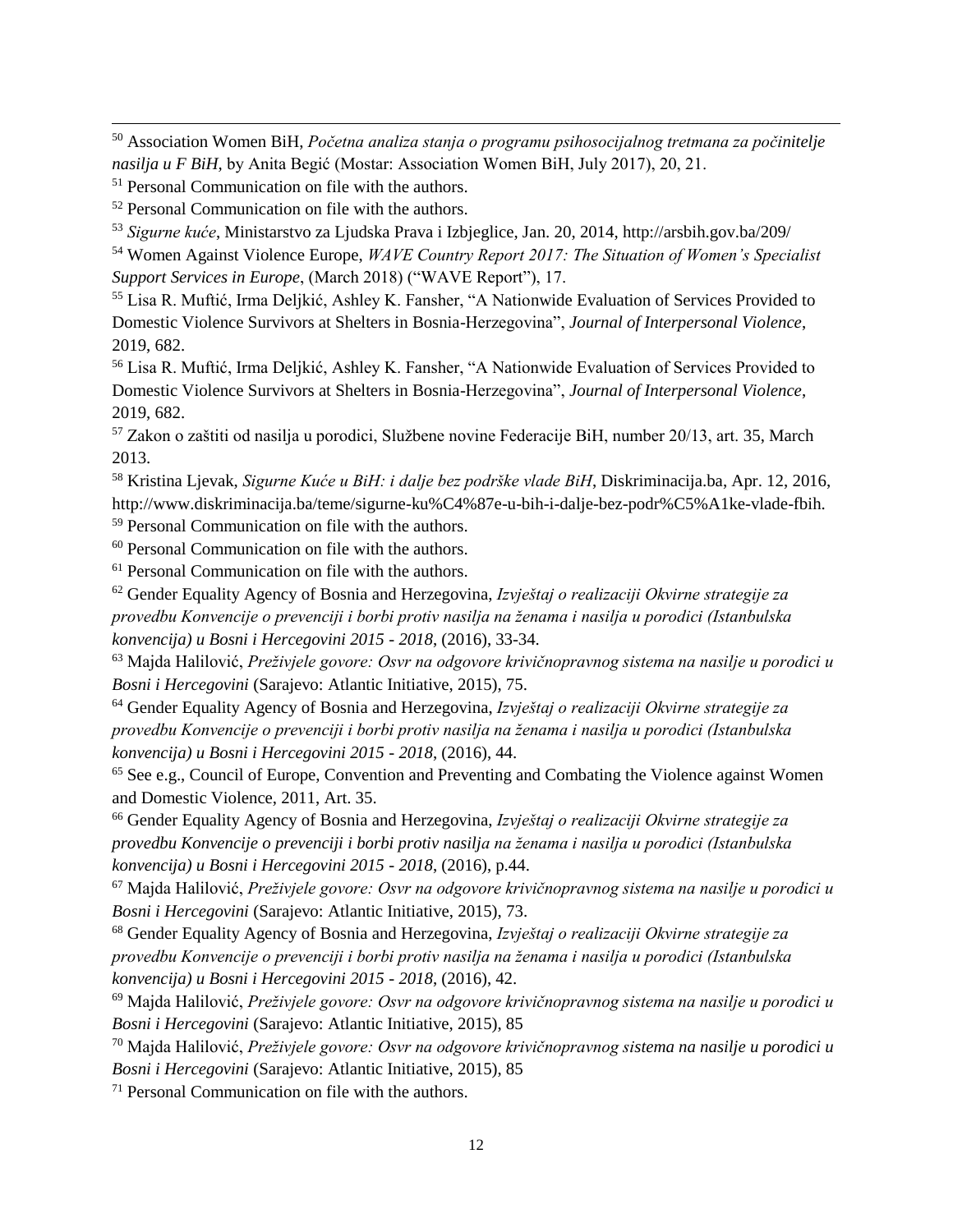<sup>72</sup> The Foundation United Women Banja Luka and The Center of Legal Assistance for Women, Zenica, *Analytical Report: Analysis of the Monitoring of Criminal and Minor Offence Proceedings in the Area of Protection from Gender Based Violence in the Bosnia and Herzegovina*, by Aleksandra Petrić and Dženana Radončić (Banja Luka: Grafid d.o.o., 2017), 28, 74.

<sup>73</sup> The Foundation United Women Banja Luka and The Center of Legal Assistance for Women, Zenica, *Analytical Report: Analysis of the Monitoring of Criminal and Minor Offence Proceedings in the Area of Protection from Gender Based Violence in the Bosnia and Herzegovina*, by Aleksandra Petrić and Dženana Radončić (Banja Luka: Grafid d.o.o., 2017), 29.

<sup>74</sup> European Women's Lobby, *Mapping of Policies and Legislation on Violence against Women and the Istanbul Convention in Bosnia and Herzegovnia*, by Kyle Delebyck (2018), 10.

<sup>75</sup> The Foundation United Women Banja Luka and The Center of Legal Assistance for Women, Zenica, *Analytical Report: Analysis of the Monitoring of Criminal and Minor Offence Proceedings in the Area of Protection from Gender Based Violence in the Bosnia and Herzegovina*, by Aleksandra Petrić and Dženana Radončić (Banja Luka: Grafid d.o.o., 2017), 74.

<sup>76</sup> Personal Communication on file with the authors.

<sup>77</sup> Majda Halilović, *Preživjele govore: Osvr na odgovore krivičnopravnog sistema na nasilje u porodici u Bosni i Hercegovini* (Sarajevo: Atlantic Initiative, 2015), 79.

<sup>78</sup> Personal Communication on file with the authors.

 $79$  NDP Bosnia and Herzegovina, "Access to Justice: Supporting the Rule of Law and Transitional Justice", accessed Mar. 6, 2019,

http://www.ba.undp.org/content/bosnia and herzegovina/en/home/operations/projects/crisis prevention and\_recovery/project\_sample1.html.

<sup>80</sup> Personal Communication on file with the authors.

<sup>81</sup> Personal Communication on file with the authors.

<sup>82</sup> Personal Communication on file with the authors.

<sup>83</sup> Personal Communication on file with the authors.

<sup>84</sup> Majda Halilović, *Preživjele govore: Osvr na odgovore krivičnopravnog sistema na nasilje u porodici u Bosni i Hercegovini* (Sarajevo: Atlantic Initiative, 2015), 77.

<sup>85</sup> N.A., *Dva potresna pisma majke o seksualnom nasilju u obitelji*, Jabuka.tv, Feb. 25, 2019, [https://www.jabuka.tv/mostar-dva-potresna-pisma-majke-o-seksualnom-nasilju-u-obitelji/.](https://www.jabuka.tv/mostar-dva-potresna-pisma-majke-o-seksualnom-nasilju-u-obitelji/)

<sup>86</sup> N.A., *Dva potresna pisma majke o seksualnom nasilju u obitelji*, Jabuka.tv, Feb. 25, 2019, [https://www.jabuka.tv/mostar-dva-potresna-pisma-majke-o-seksualnom-nasilju-u-obitelji/.](https://www.jabuka.tv/mostar-dva-potresna-pisma-majke-o-seksualnom-nasilju-u-obitelji/)

<sup>87</sup> N.A., *Dva potresna pisma majke o seksualnom nasilju u obitelji*, Jabuka.tv, Feb. 25, 2019, [https://www.jabuka.tv/mostar-dva-potresna-pisma-majke-o-seksualnom-nasilju-u-obitelji/.](https://www.jabuka.tv/mostar-dva-potresna-pisma-majke-o-seksualnom-nasilju-u-obitelji/)

<sup>88</sup> N.A., *Dva potresna pisma majke o seksualnom nasilju u obitelji*, Jabuka.tv, Feb. 25, 2019, [https://www.jabuka.tv/mostar-dva-potresna-pisma-majke-o-seksualnom-nasilju-u-obitelji/.](https://www.jabuka.tv/mostar-dva-potresna-pisma-majke-o-seksualnom-nasilju-u-obitelji/)

<sup>89</sup> N.A., *Dva potresna pisma majke o seksualnom nasilju u obitelji*, Jabuka.tv, Feb. 25, 2019, [https://www.jabuka.tv/mostar-dva-potresna-pisma-majke-o-seksualnom-nasilju-u-obitelji/.](https://www.jabuka.tv/mostar-dva-potresna-pisma-majke-o-seksualnom-nasilju-u-obitelji/)

<sup>90</sup> Gender Equality Agency of Bosnia and Herzegovina, *Izvještaj o realizaciji Okvirne strategije za provedbu Konvencije o prevenciji i borbi protiv nasilja na ženama i nasilja u porodici (Istanbulska konvencija) u Bosni i Hercegovini 2015 - 2018*, (2016), 33-34.

<sup>91</sup> Association Women BiH, *Početna analiza stanja o programu psihosocijalnog tretmana za počinitelje nasilja u F BiH,* by Anita Begić (Mostar: Association Women BiH, July 2017), 20, 21.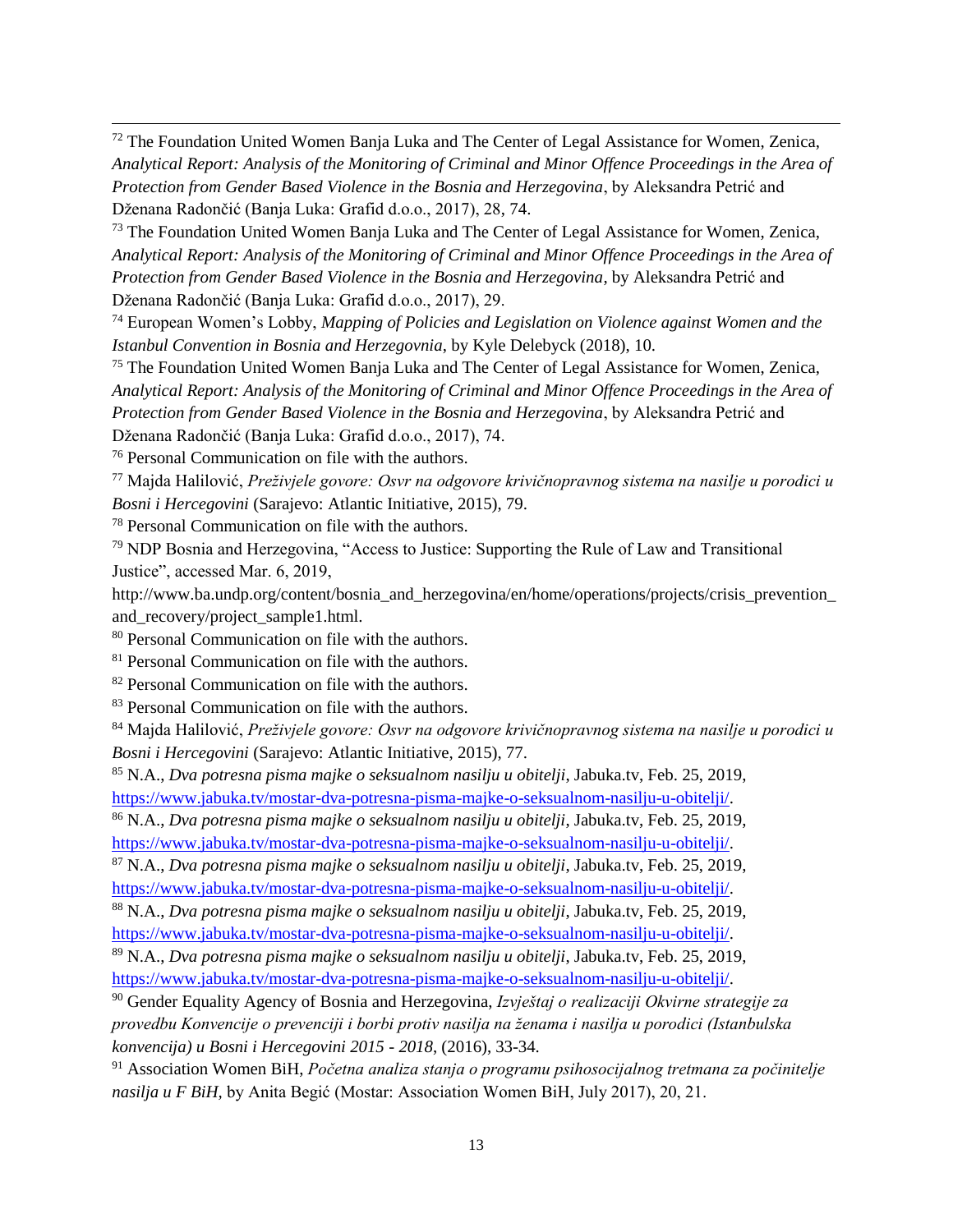<sup>92</sup> Association Women BiH, *Početna analiza stanja o programu psihosocijalnog tretmana za počinitelje nasilja u F BiH,* by Anita Begić (Mostar: Association Women BiH, July 2017), 2, 20.

<sup>93</sup> Association Women BiH, *Početna analiza stanja o programu psihosocijalnog tretmana za počinitelje nasilja u F BiH,* by Anita Begić (Mostar: Association Women BiH, July 2017), 2, 20.

<sup>94</sup> Lisa R. Muftić, Irma Deljkić, Ashley K. Fansher, "A Nationwide Evaluation of Services Provided to Domestic Violence Survivors at Shelters in Bosnia-Herzegovina", *Journal of Interpersonal Violence*, 2019.

<sup>95</sup> Civil Society Strengthening Platform, "Take five: Domestic legislation in Bosnia and Herzegovina needs to be harmonized with the Istanbul Convention," accessed Feb. 27, 2019,

https://cssplatform.org/becirovic-2.

<sup>96</sup> Fondacija Lokalne Demokratije, *Analiza sigurnosnih razlika u radu braniteljica ljudskih prava i aktivistica protiv rodno zasnovanog nasilja u Bosni i Hercegovini,* by Maida Čehajic-Čampara*,* (Sarajevo: Fondacija Lokalne Demokratije, March 2018).

<sup>97</sup> Atlantic Initiative, *Analiza Sudske Prakse u Predmetima Nasilja u Porodici u Bosni i Hercegovini*, by Maida Čehajić-Čampara and Nejra Veljan (Sarajevo: Atlantic Initiative, 2018), 42.

<sup>98</sup> Majda Halilović, *Preživjele govore: Osvr na odgovore krivičnopravnog sistema na nasilje u porodici u Bosni i Hercegovini* (Sarajevo: Atlantic Initiative, 2015), 87.

<sup>99</sup> Majda Halilović, *Preživjele govore: Osvr na odgovore krivičnopravnog sistema na nasilje u porodici u Bosni i Hercegovini* (Sarajevo: Atlantic Initiative, 2015), 87.

<sup>100</sup> Atlantic Initiative, *Analiza Sudske Prakse u Predmetima Nasilja u Porodici u Bosni i Hercegovini*, by Maida Čehajić-Čampara and Nejra Veljan (Sarajevo: Atlantic Initiative, 2018), 59-60.

<sup>101</sup> The Foundation United Women Banja Luka and The Center of Legal Assistance for Women, Zenica, *Analytical Report: Analysis of the Monitoring of Criminal and Minor Offence Proceedings in the Area of Protection from Gender Based Violence in the Bosnia and Herzegovina*, by Aleksandra Petrić and Dženana Radončić (Banja Luka: Grafid d.o.o., 2017), 21.

<sup>102</sup> The Foundation United Women Banja Luka and The Center of Legal Assistance for Women, Zenica, *Analytical Report: Analysis of the Monitoring of Criminal and Minor Offence Proceedings in the Area of Protection from Gender Based Violence in the Bosnia and Herzegovina*, by Aleksandra Petrić and Dženana Radončić (Banja Luka: Grafid d.o.o., 2017), 22.

<sup>103</sup> The Foundation United Women Banja Luka and The Center of Legal Assistance for Women, Zenica, *Analytical Report: Analysis of the Monitoring of Criminal and Minor Offence Proceedings in the Area of Protection from Gender Based Violence in the Bosnia and Herzegovina*, by Aleksandra Petrić and Dženana Radončić (Banja Luka: Grafid d.o.o., 2017), 35.

<sup>104</sup> The Foundation United Women Banja Luka and The Center of Legal Assistance for Women, Zenica, *Analytical Report: Analysis of the Monitoring of Criminal and Minor Offence Proceedings in the Area of Protection from Gender Based Violence in the Bosnia and Herzegovina*, by Aleksandra Petrić and Dženana Radončić (Banja Luka: Grafid d.o.o., 2017), 88.

<sup>105</sup> Atlantic Initiative, *Analiza Sudske Prakse u Predmetima Nasilja u Porodici u Bosni i Hercegovini*, by Maida Čehajić-Čampara and Nejra Veljan (Sarajevo: Atlantic Initiative, 2018), 55-56.

<sup>106</sup> The Foundation United Women Banja Luka and The Center of Legal Assistance for Women, Zenica, *Analytical Report: Analysis of the Monitoring of Criminal and Minor Offence Proceedings in the Area of Protection from Gender Based Violence in the Bosnia and Herzegovina*, by Aleksandra Petrić and Dženana Radončić (Banja Luka: Grafid d.o.o., 2017), 72.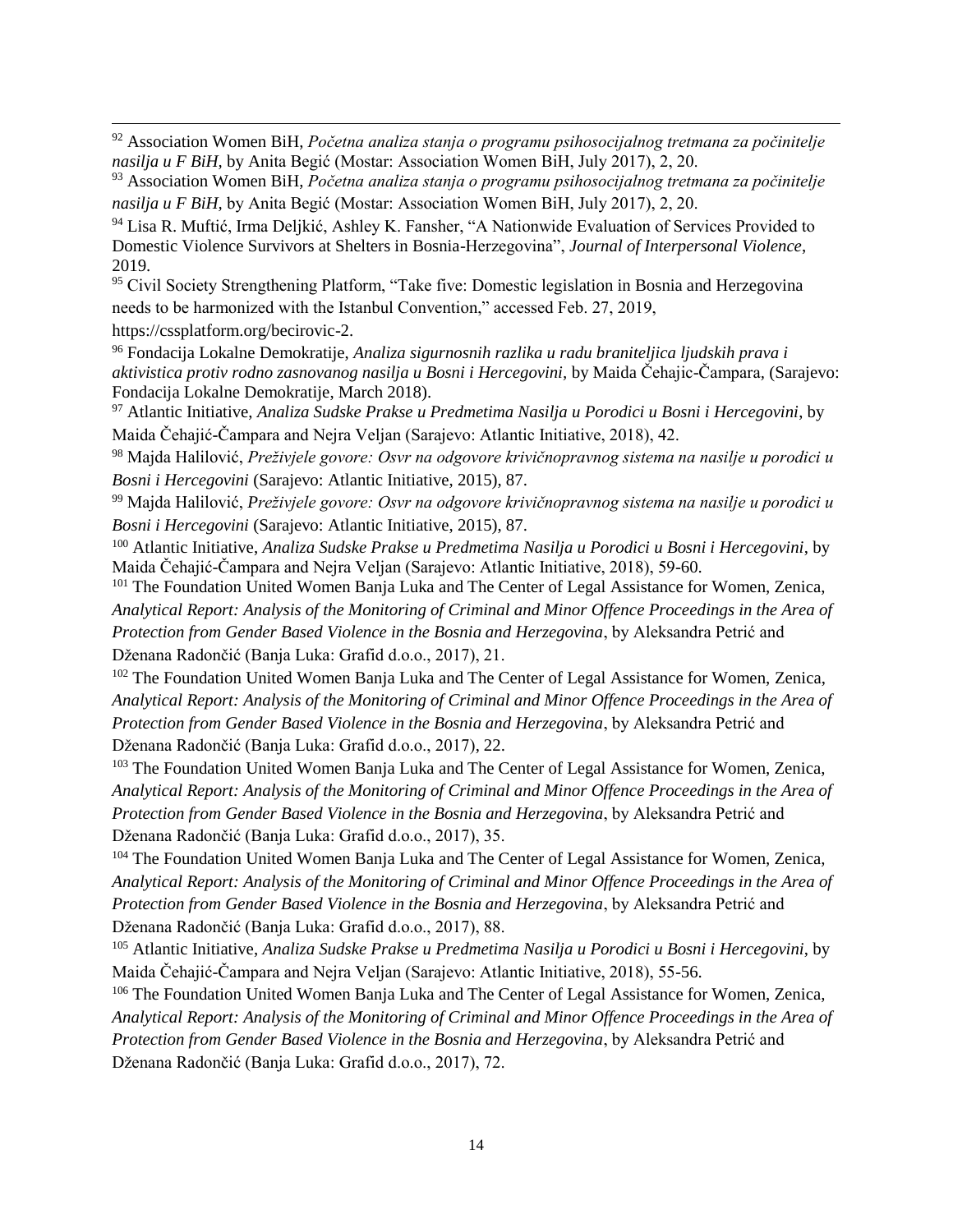<sup>107</sup> The Foundation United Women Banja Luka and The Center of Legal Assistance for Women, Zenica, *Analytical Report: Analysis of the Monitoring of Criminal and Minor Offence Proceedings in the Area of Protection from Gender Based Violence in the Bosnia and Herzegovina*, by Aleksandra Petrić and Dženana Radončić (Banja Luka: Grafid d.o.o., 2017), 25.

<sup>108</sup> The Foundation United Women Banja Luka and The Center of Legal Assistance for Women, Zenica, *Analytical Report: Analysis of the Monitoring of Criminal and Minor Offence Proceedings in the Area of Protection from Gender Based Violence in the Bosnia and Herzegovina*, by Aleksandra Petrić and Dženana Radončić (Banja Luka: Grafid d.o.o., 2017), 25.

<sup>109</sup> The Foundation United Women Banja Luka and The Center of Legal Assistance for Women, Zenica, *Analytical Report: Analysis of the Monitoring of Criminal and Minor Offence Proceedings in the Area of Protection from Gender Based Violence in the Bosnia and Herzegovina*, by Aleksandra Petrić and Dženana Radončić (Banja Luka: Grafid d.o.o., 2017), 26.

<sup>110</sup> Atlantic Initiative, *Analiza Sudske Prakse u Predmetima Nasilja u Porodici u Bosni i Hercegovini*, by Maida Čehajić-Čampara and Nejra Veljan (Sarajevo: Atlantic Initiative, 2018), 63.

<sup>111</sup> Atlantic Initiative, *Analiza Sudske Prakse u Predmetima Nasilja u Porodici u Bosni i Hercegovini*, by Maida Čehajić-Čampara and Nejra Veljan (Sarajevo: Atlantic Initiative, 2018), 66.

<sup>112</sup> Atlantic Initiative, *Analiza Sudske Prakse u Predmetima Nasilja u Porodici u Bosni i Hercegovini*, by Maida Čehajić-Čampara and Nejra Veljan (Sarajevo: Atlantic Initiative, 2018), 67.

<sup>113</sup> Atlantic Initiative, *Analiza Sudske Prakse u Predmetima Nasilja u Porodici u Bosni i Hercegovini*, by Maida Čehajić-Čampara and Nejra Veljan (Sarajevo: Atlantic Initiative, 2018), 69.

<sup>114</sup> Atlantic Initiative, *Analiza Sudske Prakse u Predmetima Nasilja u Porodici u Bosni i Hercegovini*, by Maida Čehajić-Čampara and Nejra Veljan (Sarajevo: Atlantic Initiative, 2018), 73.

<sup>115</sup> The Foundation United Women Banja Luka and The Center of Legal Assistance for Women, Zenica, *Analytical Report: Analysis of the Monitoring of Criminal and Minor Offence Proceedings in the Area of Protection from Gender Based Violence in the Bosnia and Herzegovina*, by Aleksandra Petrić and Dženana Radončić (Banja Luka: Grafid d.o.o., 2017), 19.

<sup>116</sup> The Foundation United Women Banja Luka and The Center of Legal Assistance for Women, Zenica, *Analytical Report: Analysis of the Monitoring of Criminal and Minor Offence Proceedings in the Area of Protection from Gender Based Violence in the Bosnia and Herzegovina*, by Aleksandra Petrić and Dženana Radončić (Banja Luka: Grafid d.o.o., 2017), 20.

<sup>117</sup> The Foundation United Women Banja Luka and The Center of Legal Assistance for Women, Zenica, *Analytical Report: Analysis of the Monitoring of Criminal and Minor Offence Proceedings in the Area of Protection from Gender Based Violence in the Bosnia and Herzegovina*, by Aleksandra Petrić and Dženana Radončić (Banja Luka: Grafid d.o.o., 2017), 68.

<sup>118</sup> The Foundation United Women Banja Luka and The Center of Legal Assistance for Women, Zenica, *Analytical Report: Analysis of the Monitoring of Criminal and Minor Offence Proceedings in the Area of Protection from Gender Based Violence in the Bosnia and Herzegovina*, by Aleksandra Petrić and Dženana Radončić (Banja Luka: Grafid d.o.o., 2017), 70.

<sup>119</sup> The Foundation United Women Banja Luka and The Center of Legal Assistance for Women, Zenica, *Analytical Report: Analysis of the Monitoring of Criminal and Minor Offence Proceedings in the Area of Protection from Gender Based Violence in the Bosnia and Herzegovina*, by Aleksandra Petrić and Dženana Radončić (Banja Luka: Grafid d.o.o., 2017), 70.